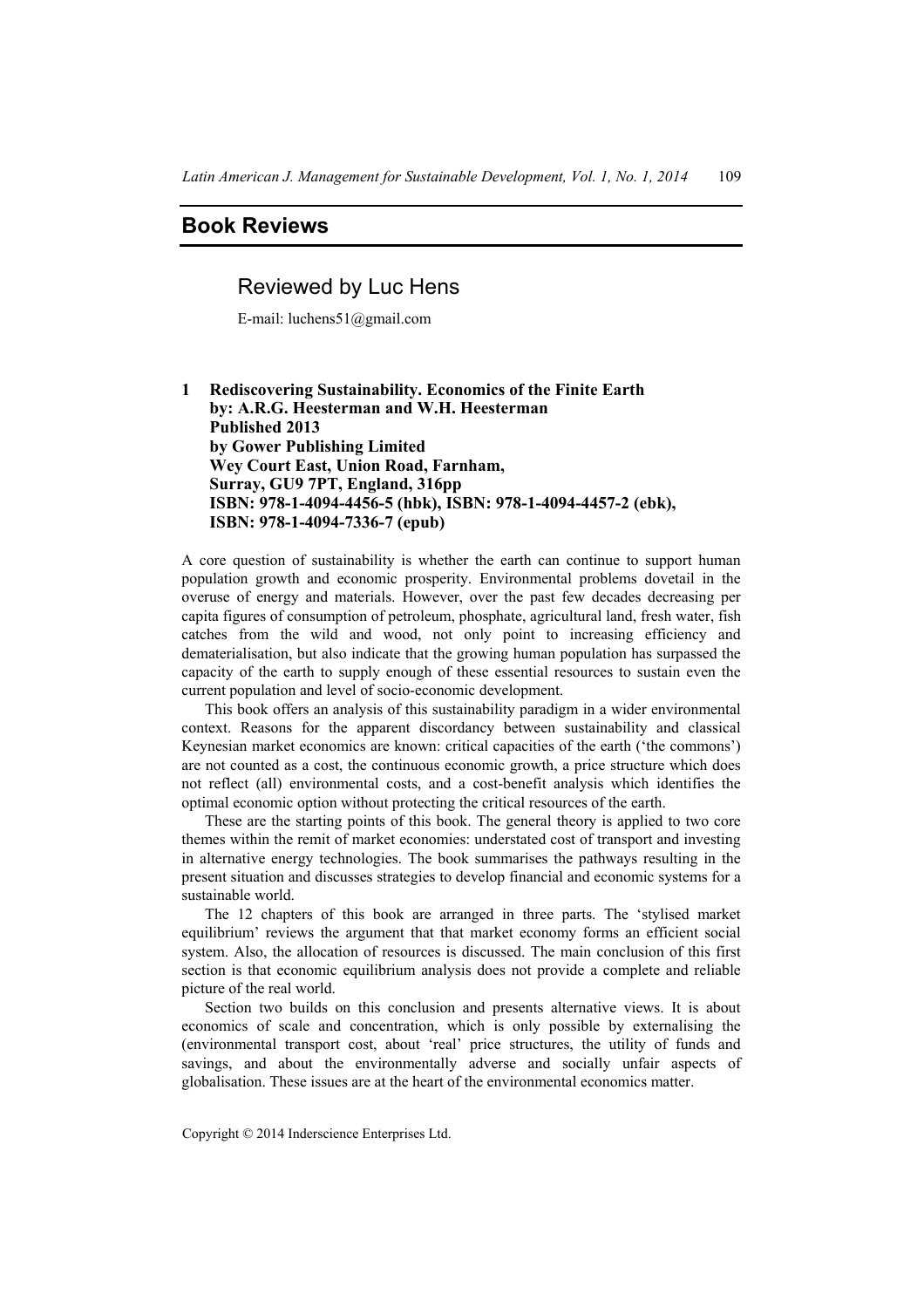## 110 *Book Reviews*

'Present affluence versus the future' is the tile of the last section. It offers an overview of the instruments of environmental economics (tradable permits, fiscal interventions) and a critical analysis of the pitfalls of cost-benefit analysis, which is one of the cornerstone methods of public expenditure evaluation. Central in the rationale of the authors is the question whether continued economic growth is possible and advantageous. The concluding chapter is most interesting. Among others, it describes two scenarios as to the possible future of the earth 50 years from now.

The book shows noticeable characteristics:

- It is in line with the growing critical position that one of the basic free market economy theorems that everything can be priced is of limited rationality and false. This applies in particular in dealing with environmental assets.
- The discussion identifies gaps and blind spots when standard economy is applied to its environmental subfield.
- On the other hand continuing growth is advocated, not because an 'economy of the enough' is impossible, but primary because economic growth is a necessity for welfare and employment.
- Although the authors have published in the areas of mathematics, econometrics and information science, the book is most descriptive and qualitative. This adds to the accessibility of the text, also for non-economists.

The strength of this book is not in offering new data on climate changes or environmental impacts of energy consumption. Its main contribution is bridging in an original way the gap between environmental science data and economic strategies and systems for a sustainable world. 'Recovering sustainability' is compulsory reading for those teaching, studying, analysing, or otherwise involved in the nexus between science and policy of the sustainability debate.

**2 Climate Change Adaptation in Practice: From Strategy Development to Implementation by: Philipp Schmidt-Thomé and Johannes Klein Published 2013 by Wiley-Blackwell The Atrium, Southern Gate, Chichester, West Sussex, PO19 8SQ, UK, 327pp ISBN: 978-0-470-9700-2 (cloth)** 

Increasing temperatures, melting ice caps, sea level rise, more frequent and more intense heat waves, rains and floods and changes in marine salinity gradients, are the most visible impacts of climate changes today. The installation of these effects resulted in recommendations by the international community (WSSD, 2002; IPCC, 2007; EU, 2009) focussing on strategies and actions which go beyond the reduction of greenhouse gas emissions, and should adapt societies to the consequences of the changes. This is a fundamental switch in environmental policy strategies which, as a rule, are targeted towards alleviating the fundamental causes, and not the results' of pollution or resource use.